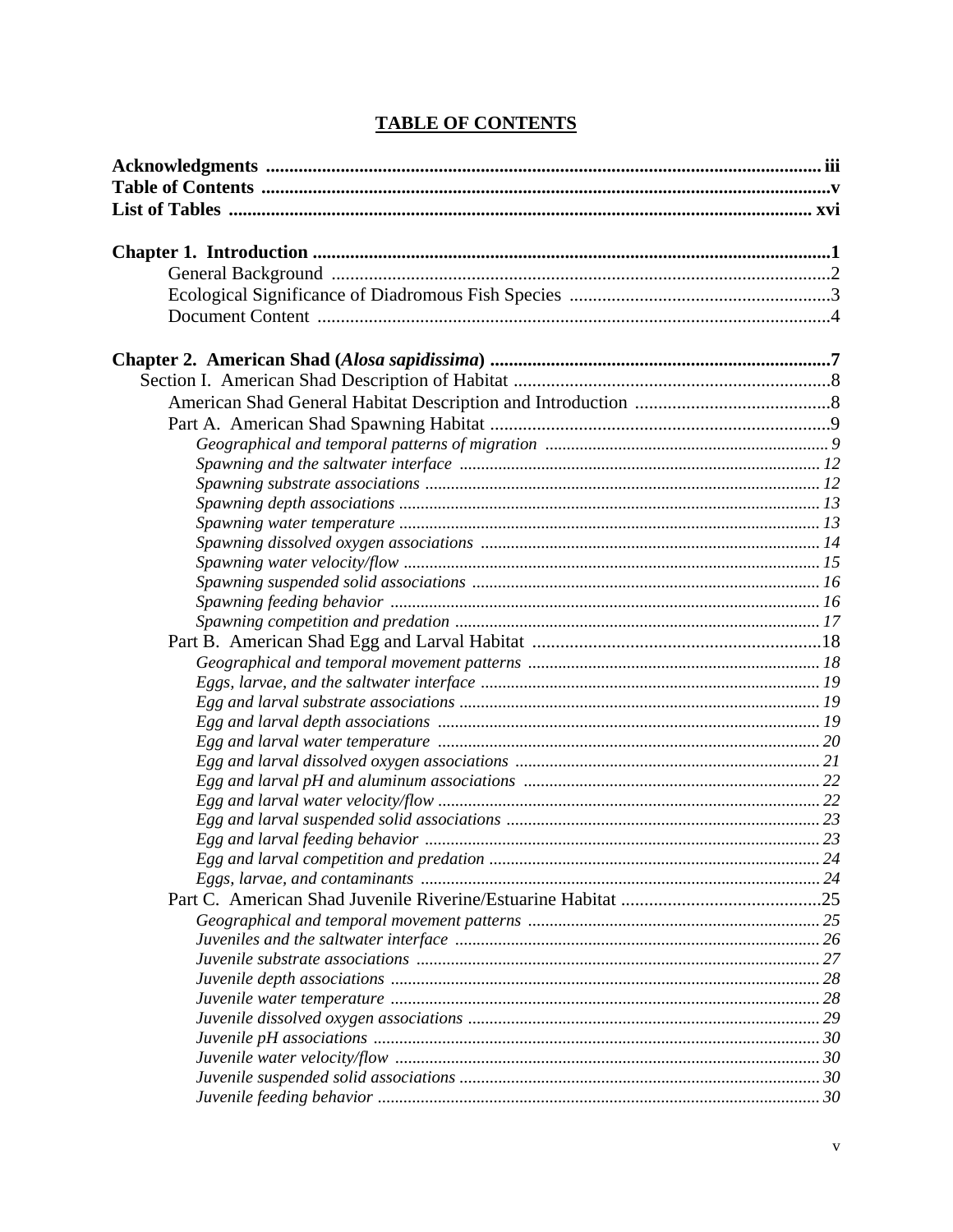| Part D. American Shad Late Stage Juvenile and Adult Marine Habitat 33             |  |
|-----------------------------------------------------------------------------------|--|
|                                                                                   |  |
|                                                                                   |  |
|                                                                                   |  |
|                                                                                   |  |
|                                                                                   |  |
|                                                                                   |  |
|                                                                                   |  |
| Section II. Significant Environmental, Temporal, and Spatial Factors Affecting    |  |
|                                                                                   |  |
|                                                                                   |  |
|                                                                                   |  |
|                                                                                   |  |
|                                                                                   |  |
|                                                                                   |  |
|                                                                                   |  |
|                                                                                   |  |
|                                                                                   |  |
|                                                                                   |  |
|                                                                                   |  |
|                                                                                   |  |
|                                                                                   |  |
|                                                                                   |  |
|                                                                                   |  |
|                                                                                   |  |
|                                                                                   |  |
|                                                                                   |  |
|                                                                                   |  |
|                                                                                   |  |
|                                                                                   |  |
|                                                                                   |  |
|                                                                                   |  |
|                                                                                   |  |
|                                                                                   |  |
|                                                                                   |  |
|                                                                                   |  |
|                                                                                   |  |
|                                                                                   |  |
|                                                                                   |  |
| Significant Environmental, Temporal, and Spatial Factors Affecting<br>Section II. |  |
|                                                                                   |  |
|                                                                                   |  |
|                                                                                   |  |
|                                                                                   |  |
|                                                                                   |  |
|                                                                                   |  |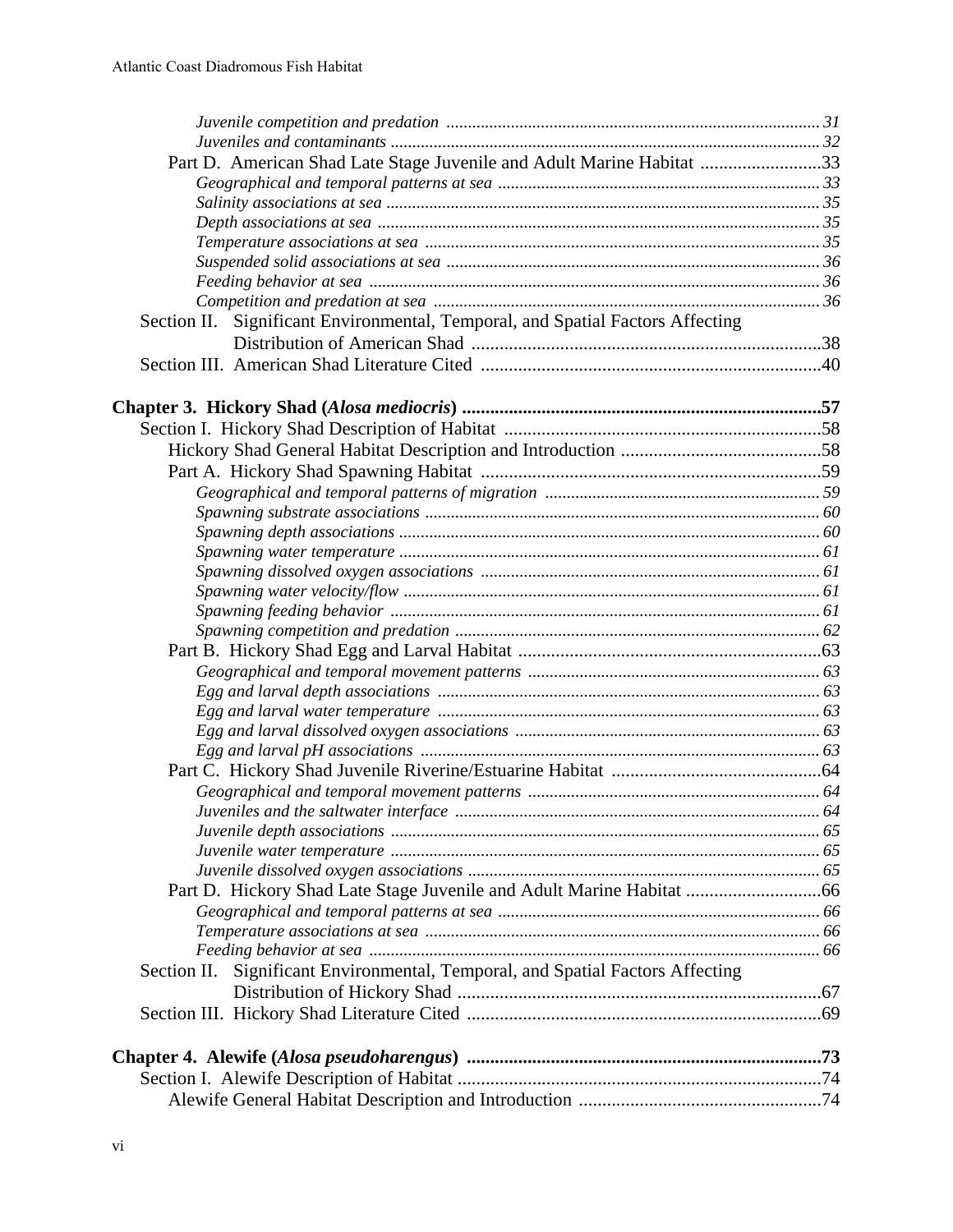| Section II. Significant Environmental, Temporal, and Spatial Factors Affecting |  |
|--------------------------------------------------------------------------------|--|
|                                                                                |  |
|                                                                                |  |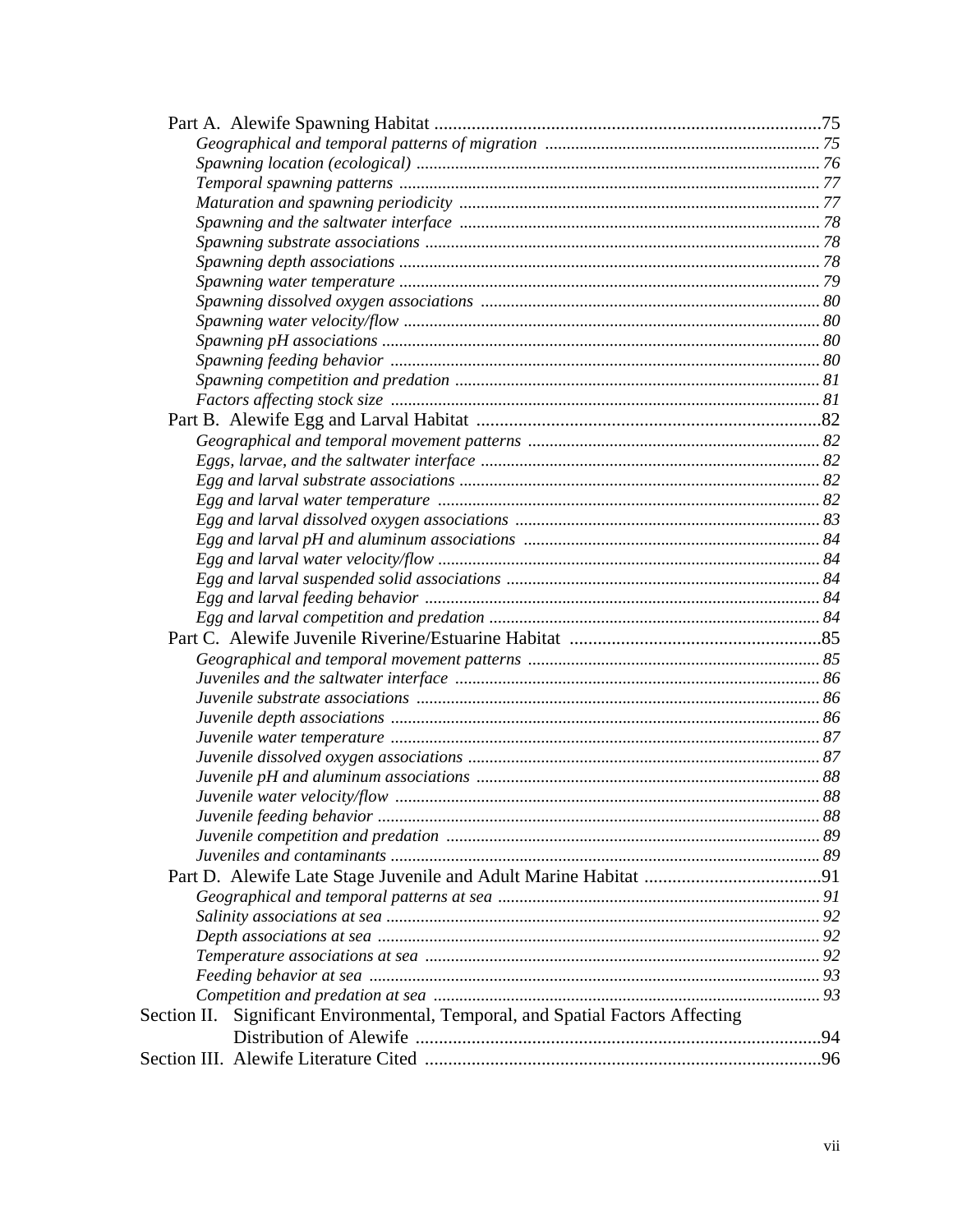| Blueback Herring General Habitat Description and Introduction 110         |  |
|---------------------------------------------------------------------------|--|
|                                                                           |  |
|                                                                           |  |
|                                                                           |  |
|                                                                           |  |
|                                                                           |  |
|                                                                           |  |
|                                                                           |  |
|                                                                           |  |
|                                                                           |  |
|                                                                           |  |
|                                                                           |  |
|                                                                           |  |
|                                                                           |  |
|                                                                           |  |
|                                                                           |  |
|                                                                           |  |
|                                                                           |  |
|                                                                           |  |
|                                                                           |  |
|                                                                           |  |
|                                                                           |  |
|                                                                           |  |
|                                                                           |  |
|                                                                           |  |
|                                                                           |  |
|                                                                           |  |
|                                                                           |  |
|                                                                           |  |
|                                                                           |  |
|                                                                           |  |
|                                                                           |  |
|                                                                           |  |
|                                                                           |  |
|                                                                           |  |
|                                                                           |  |
|                                                                           |  |
|                                                                           |  |
|                                                                           |  |
|                                                                           |  |
| Part D. Blueback Herring Late Stage Juvenile and Adult Marine Habitat 128 |  |
|                                                                           |  |
|                                                                           |  |
|                                                                           |  |
|                                                                           |  |
|                                                                           |  |
|                                                                           |  |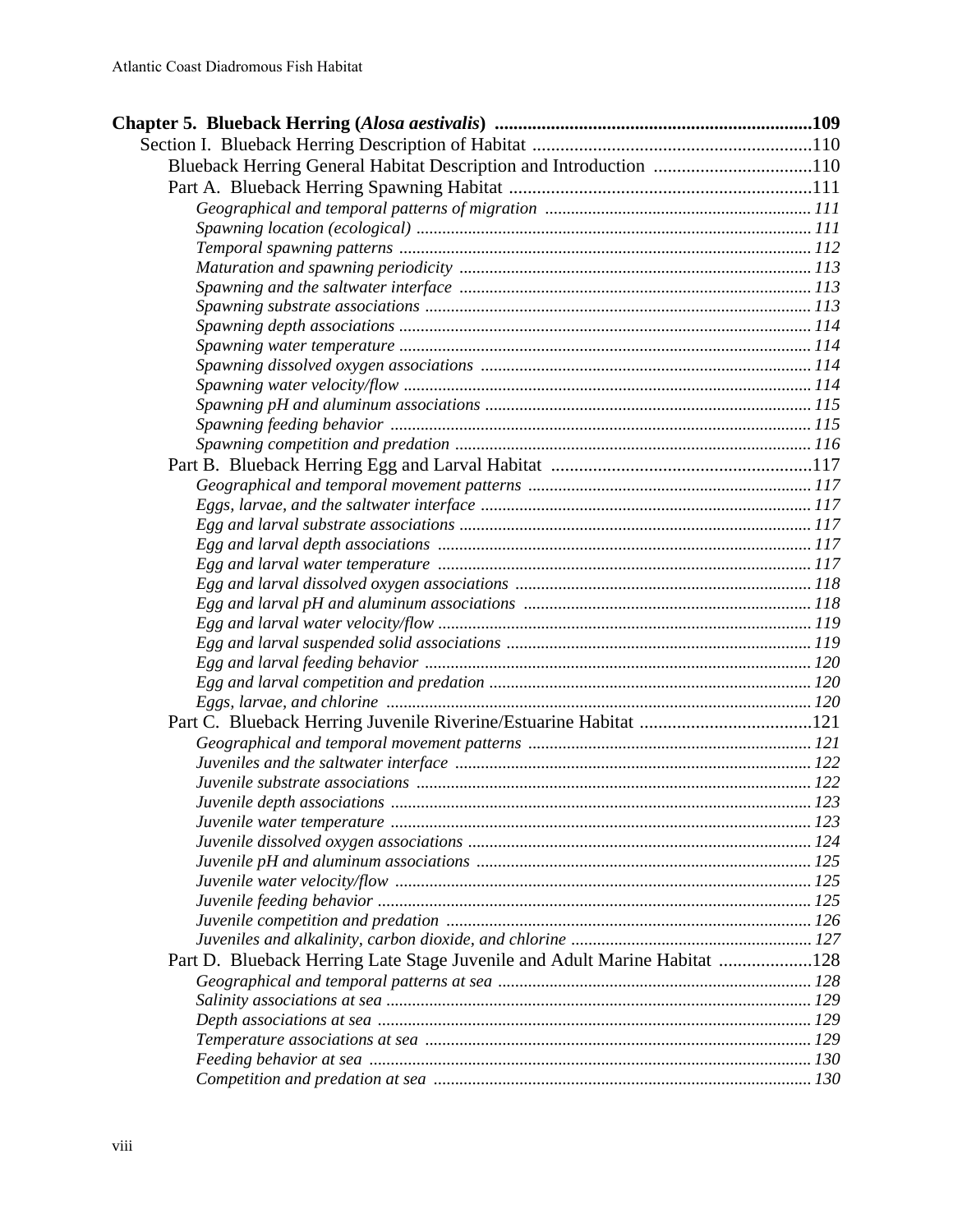| Section II. Significant Environmental, Temporal, and Spatial Factors Affecting     |  |
|------------------------------------------------------------------------------------|--|
|                                                                                    |  |
|                                                                                    |  |
|                                                                                    |  |
|                                                                                    |  |
| Section I. Identification and Distribution of Habitat and Habitat Areas of         |  |
|                                                                                    |  |
| Section II. Present Condition of Riverine Habitats and Habitat Areas of Particular |  |
|                                                                                    |  |
|                                                                                    |  |
|                                                                                    |  |
|                                                                                    |  |
|                                                                                    |  |
|                                                                                    |  |
|                                                                                    |  |
|                                                                                    |  |
|                                                                                    |  |
|                                                                                    |  |
|                                                                                    |  |
|                                                                                    |  |
|                                                                                    |  |
|                                                                                    |  |
|                                                                                    |  |
|                                                                                    |  |
|                                                                                    |  |
|                                                                                    |  |
|                                                                                    |  |
|                                                                                    |  |
|                                                                                    |  |
|                                                                                    |  |
|                                                                                    |  |
|                                                                                    |  |
|                                                                                    |  |
|                                                                                    |  |
|                                                                                    |  |
|                                                                                    |  |
|                                                                                    |  |
|                                                                                    |  |
|                                                                                    |  |
|                                                                                    |  |
|                                                                                    |  |
|                                                                                    |  |
|                                                                                    |  |
|                                                                                    |  |
|                                                                                    |  |
|                                                                                    |  |
|                                                                                    |  |
|                                                                                    |  |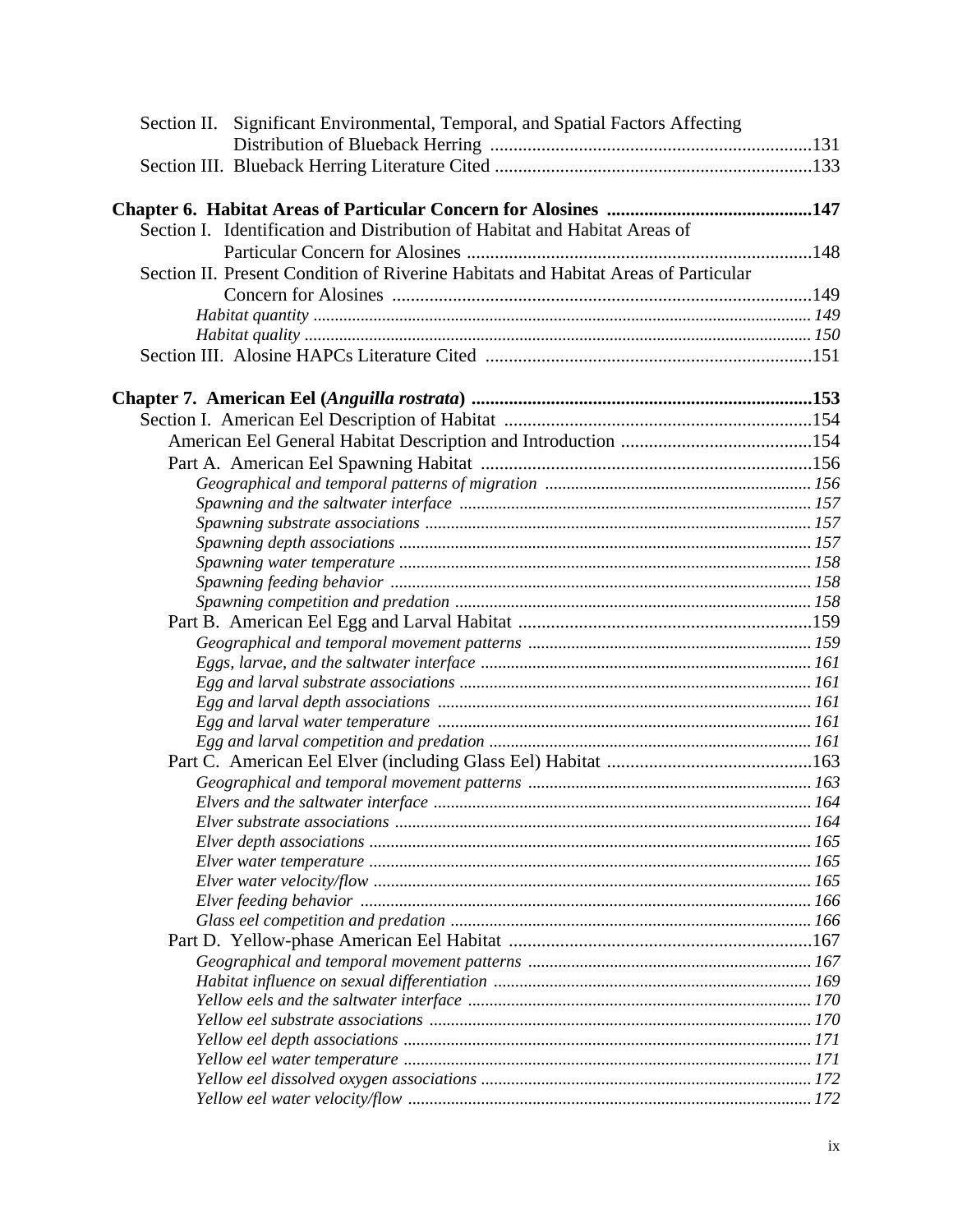| Section II. Identification and Distribution of Habitat Areas of Particular Concern for |  |
|----------------------------------------------------------------------------------------|--|
|                                                                                        |  |
| Section III. Present Conditions of Habitat and Habitat Areas of Particular Concern for |  |
|                                                                                        |  |
|                                                                                        |  |
|                                                                                        |  |
| Section IV. Significant Environmental, Temporal, and Spatial Factors Affecting         |  |
|                                                                                        |  |
|                                                                                        |  |
|                                                                                        |  |
|                                                                                        |  |
|                                                                                        |  |
|                                                                                        |  |
| Atlantic Sturgeon General Habitat Description and Introduction 196                     |  |
|                                                                                        |  |
|                                                                                        |  |
|                                                                                        |  |
|                                                                                        |  |
|                                                                                        |  |
|                                                                                        |  |
|                                                                                        |  |
|                                                                                        |  |
|                                                                                        |  |
|                                                                                        |  |
|                                                                                        |  |
|                                                                                        |  |
|                                                                                        |  |
|                                                                                        |  |
|                                                                                        |  |
|                                                                                        |  |
|                                                                                        |  |
|                                                                                        |  |
|                                                                                        |  |
|                                                                                        |  |
|                                                                                        |  |
|                                                                                        |  |
|                                                                                        |  |
|                                                                                        |  |
|                                                                                        |  |
|                                                                                        |  |
|                                                                                        |  |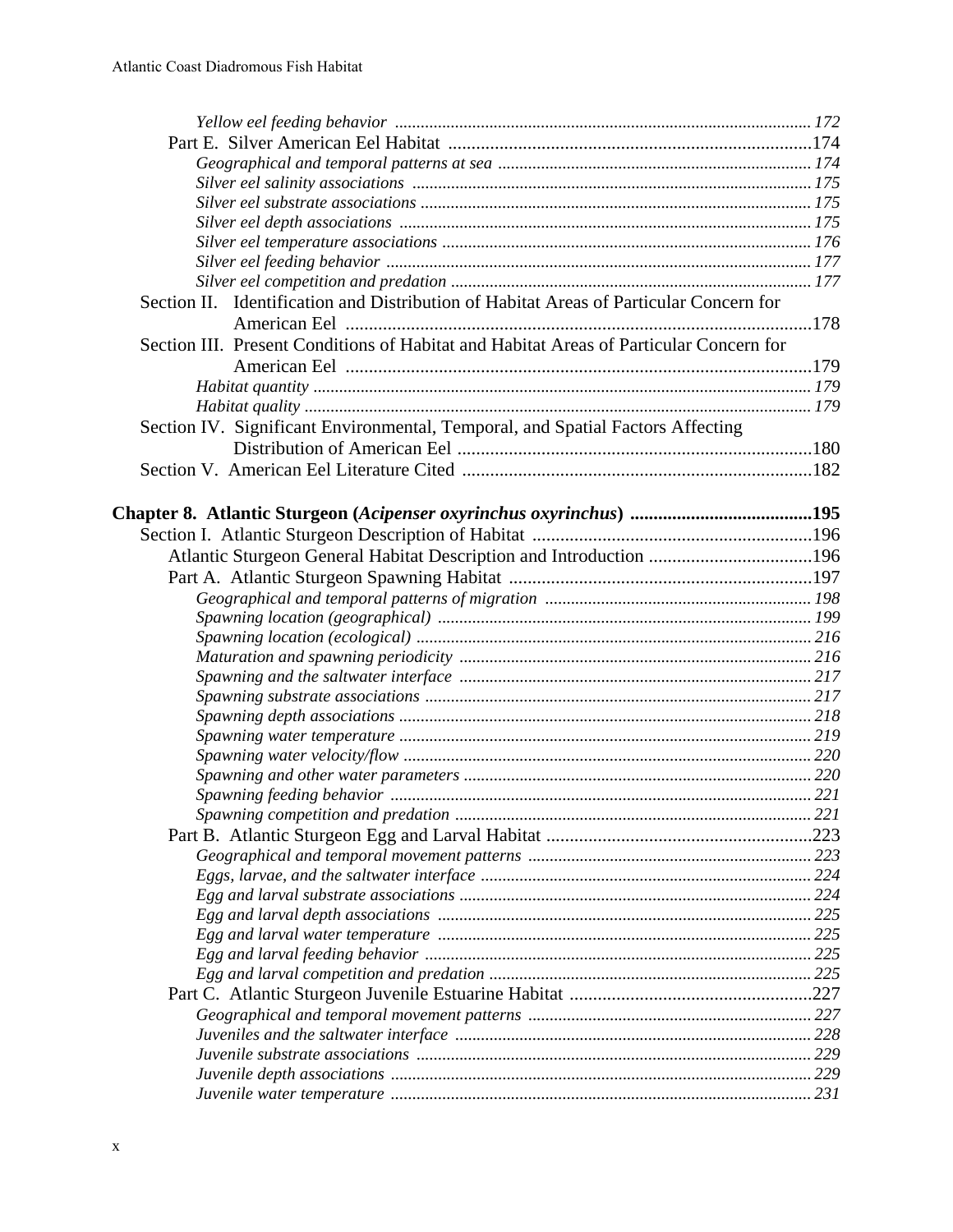| Part D. Atlantic Sturgeon Late Stage Juvenile and Adult Marine Habitat 234             |  |
|----------------------------------------------------------------------------------------|--|
|                                                                                        |  |
|                                                                                        |  |
|                                                                                        |  |
|                                                                                        |  |
|                                                                                        |  |
| Section II. Identification and Distribution of Habitat Areas of Particular Concern for |  |
|                                                                                        |  |
| Section III. Present Conditions of Habitat and Habitat Areas of Particular Concern for |  |
|                                                                                        |  |
|                                                                                        |  |
|                                                                                        |  |
| Section IV. Significant Environmental, Temporal, and Spatial Factors Affecting         |  |
|                                                                                        |  |
|                                                                                        |  |
|                                                                                        |  |
|                                                                                        |  |
|                                                                                        |  |
|                                                                                        |  |
|                                                                                        |  |
|                                                                                        |  |
|                                                                                        |  |
|                                                                                        |  |
|                                                                                        |  |
|                                                                                        |  |
|                                                                                        |  |
|                                                                                        |  |
|                                                                                        |  |
|                                                                                        |  |
|                                                                                        |  |
|                                                                                        |  |
|                                                                                        |  |
|                                                                                        |  |
|                                                                                        |  |
|                                                                                        |  |
|                                                                                        |  |
|                                                                                        |  |
|                                                                                        |  |
|                                                                                        |  |
|                                                                                        |  |
|                                                                                        |  |
|                                                                                        |  |
|                                                                                        |  |
|                                                                                        |  |
|                                                                                        |  |
|                                                                                        |  |
|                                                                                        |  |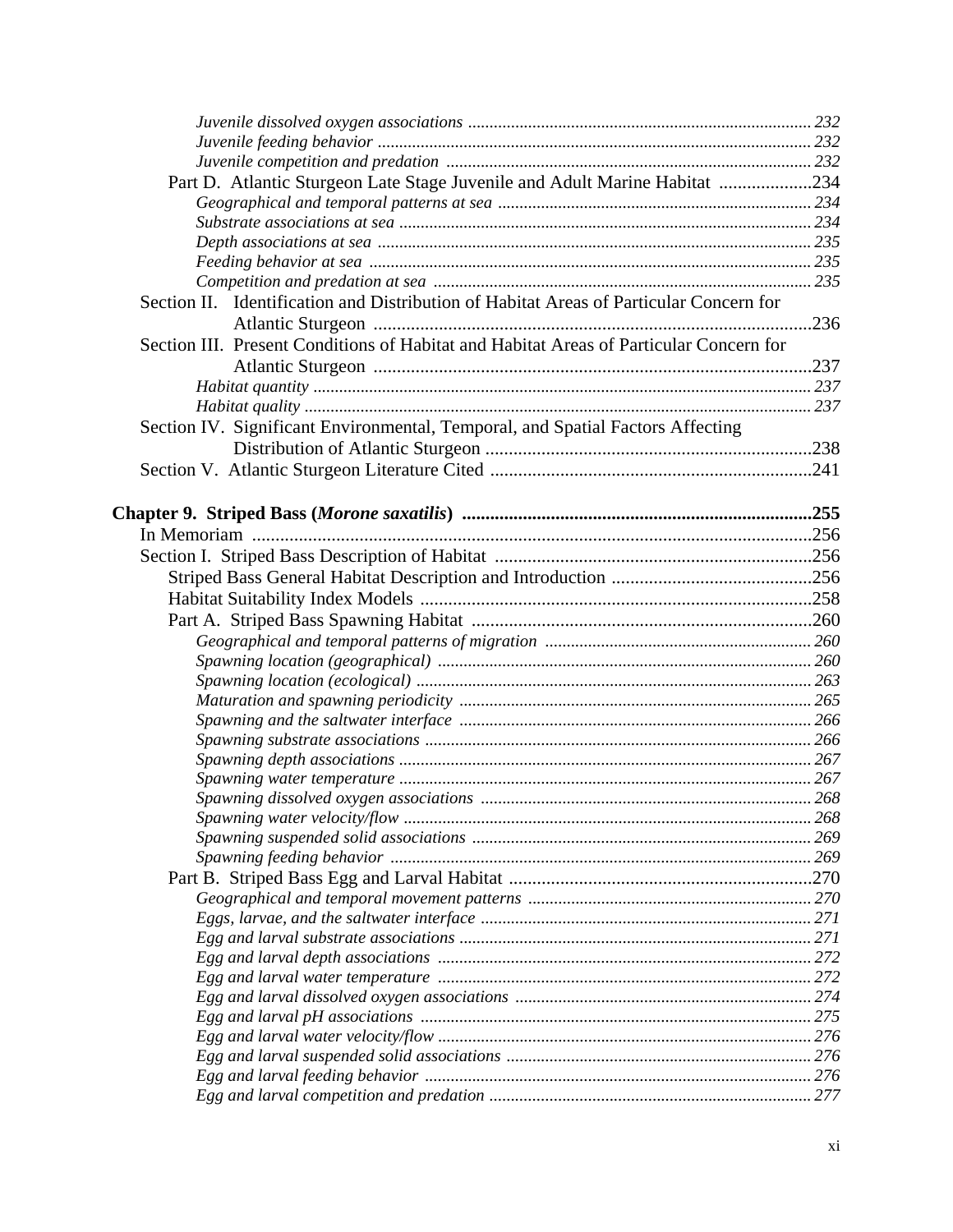| Part D. Striped Bass Late Stage Juvenile and Adult Marine Habitat 292                          |      |
|------------------------------------------------------------------------------------------------|------|
|                                                                                                |      |
|                                                                                                |      |
|                                                                                                |      |
|                                                                                                |      |
|                                                                                                |      |
|                                                                                                |      |
|                                                                                                |      |
| Section II. Identification and Distribution of Habitat Areas of Particular Concern for Striped |      |
|                                                                                                | .297 |
| Section III. Present Conditions of Habitat and Habitat Areas of Particular Concern for         |      |
|                                                                                                |      |
|                                                                                                |      |
|                                                                                                |      |
| Section IV. Significant Environmental, Temporal, and Spatial Factors Affecting                 |      |
|                                                                                                |      |
|                                                                                                |      |
|                                                                                                |      |
|                                                                                                | .327 |
|                                                                                                |      |
|                                                                                                |      |
|                                                                                                |      |
|                                                                                                |      |
|                                                                                                |      |
|                                                                                                |      |
|                                                                                                |      |
|                                                                                                |      |
|                                                                                                |      |
| Section 1.1B. Avoiding, Minimizing, and Mitigating Impacts of Dams                             |      |
|                                                                                                |      |
|                                                                                                |      |
| Approach 1.1B.2. Installing or modifying fish passage facilities  335                          |      |
|                                                                                                |      |
|                                                                                                |      |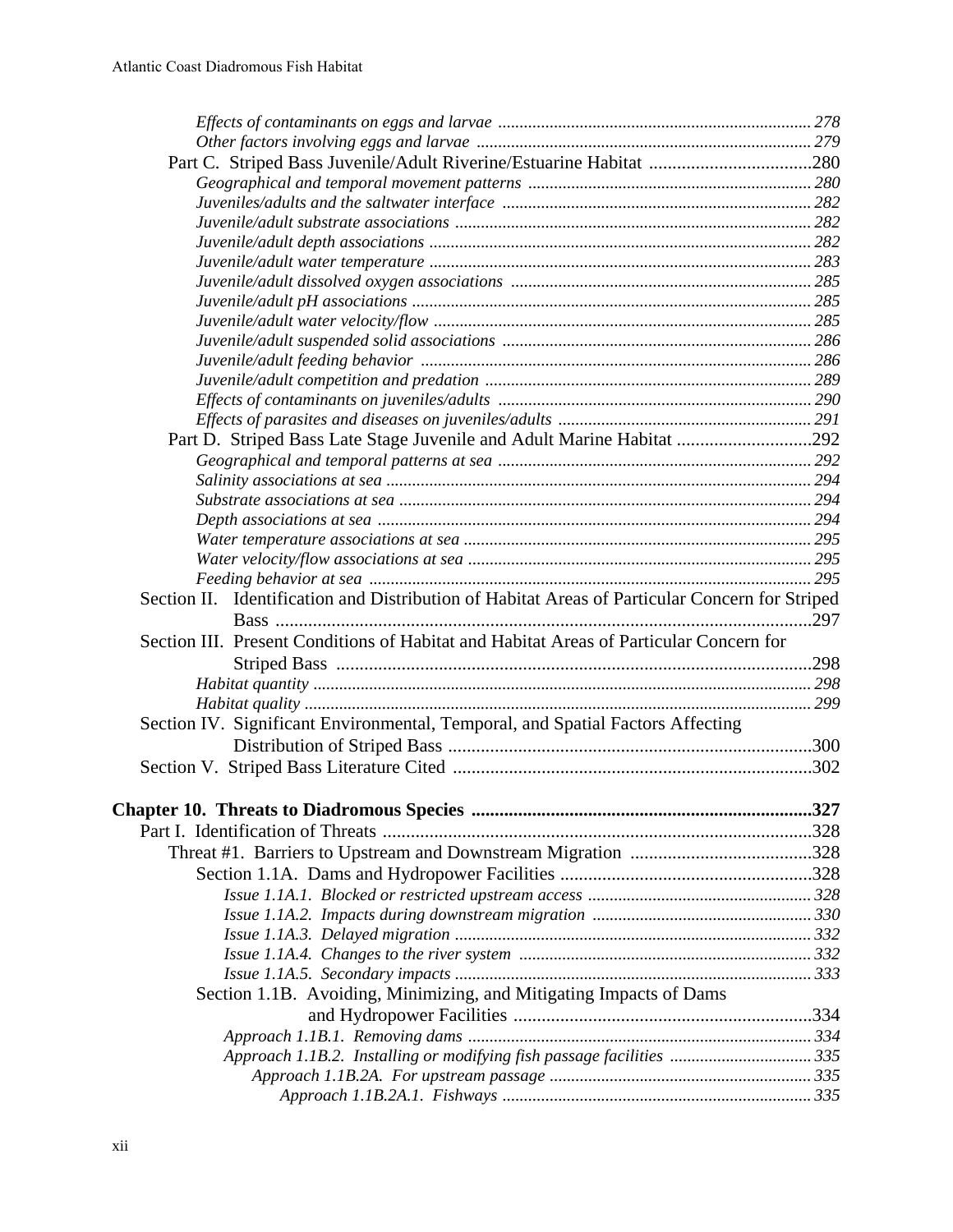| Section 2.1A. Hydropower, Drinking Water, Irrigation, and                    |  |
|------------------------------------------------------------------------------|--|
|                                                                              |  |
|                                                                              |  |
|                                                                              |  |
| Section 2.1B. Avoiding, Minimizing, and Mitigating Impacts of Water          |  |
|                                                                              |  |
| Approach 2.1B.1. Use of technology and water velocity modification  343      |  |
|                                                                              |  |
|                                                                              |  |
|                                                                              |  |
|                                                                              |  |
|                                                                              |  |
| Section 3.1B: Avoiding, Minimizing, and Mitigating Impacts of Toxic          |  |
|                                                                              |  |
|                                                                              |  |
|                                                                              |  |
|                                                                              |  |
|                                                                              |  |
| Issue 4.1A.2. Secondary environmental impacts of channelization 349          |  |
| Issue 4.1A.3. Impacts of channelization on fish physiology and behavior  349 |  |
|                                                                              |  |
| Section 4.1B: Avoiding, Minimizing, and Mitigating Impacts of                |  |
|                                                                              |  |
| Approach 4.1B.1. Seasonal restrictions and proper material disposal  351     |  |
|                                                                              |  |
|                                                                              |  |
|                                                                              |  |
|                                                                              |  |
|                                                                              |  |
| Section 5.1B. Avoiding, Minimizing, and Mitigating Agricultural Impacts 354  |  |
| Approach 5.1B.1. Erosion control and best management practices 354           |  |
|                                                                              |  |
|                                                                              |  |
| Section 5.2B. Avoiding, Minimizing, and Mitigating Logging Impacts 355       |  |
|                                                                              |  |
| Section 5.3A: Urbanization and Non-Point Source Pollution 356                |  |
|                                                                              |  |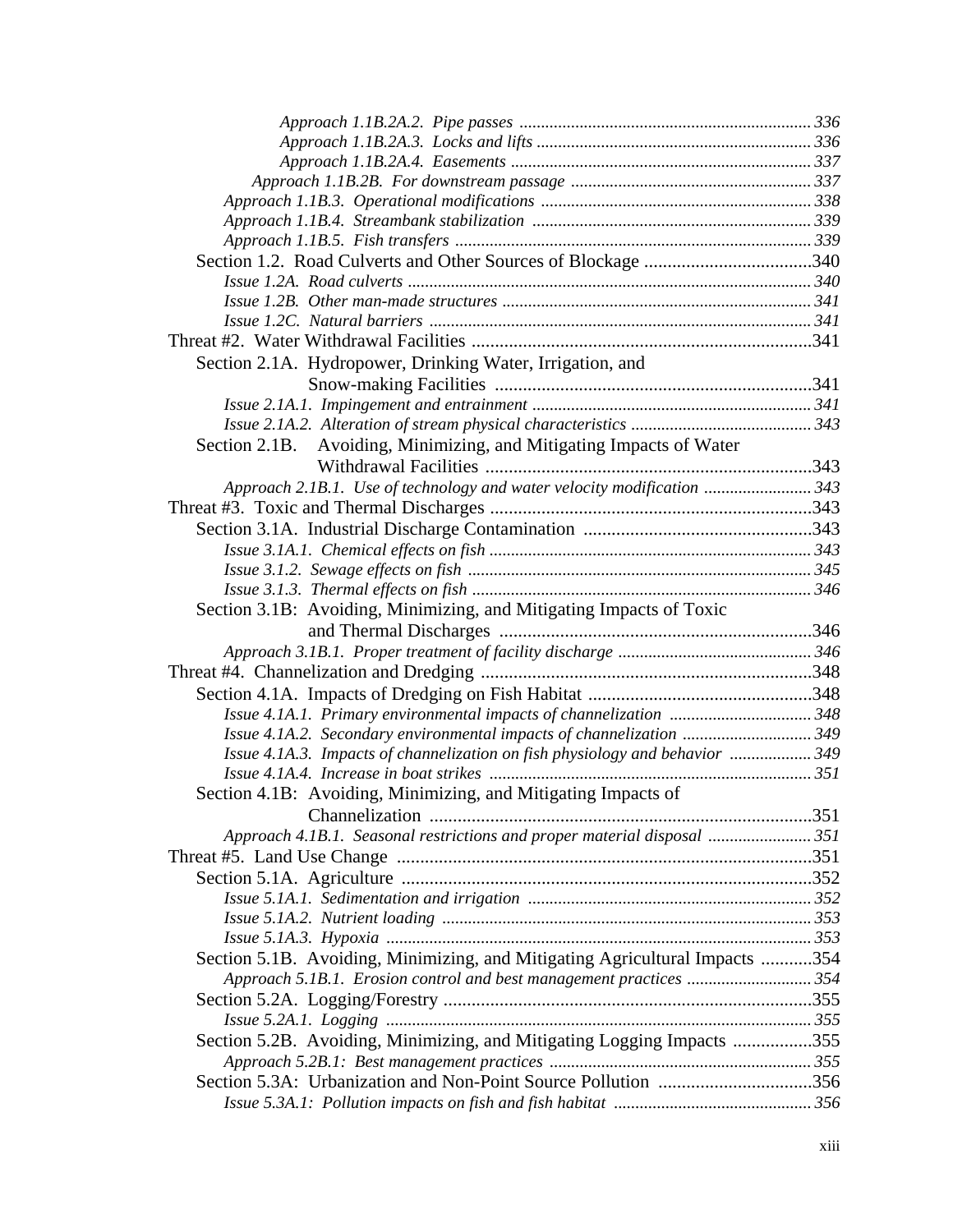| Section 5.3B: Avoiding, Minimizing, and Mitigating Impacts of               |  |
|-----------------------------------------------------------------------------|--|
| Urbanization and Non-Point Source Pollution 356                             |  |
|                                                                             |  |
|                                                                             |  |
|                                                                             |  |
|                                                                             |  |
| Section 6.1B: Avoiding, Minimizing, and Mitigating Impacts of               |  |
|                                                                             |  |
|                                                                             |  |
|                                                                             |  |
|                                                                             |  |
|                                                                             |  |
|                                                                             |  |
|                                                                             |  |
|                                                                             |  |
|                                                                             |  |
|                                                                             |  |
| Part II. Effects of Habitat Degradation on Harvesting and Marketability 364 |  |
| Part III. Diadromous Threats Identified in State Wildlife Action Plans 366  |  |
|                                                                             |  |
|                                                                             |  |
|                                                                             |  |
|                                                                             |  |
|                                                                             |  |
|                                                                             |  |
|                                                                             |  |
|                                                                             |  |
|                                                                             |  |
|                                                                             |  |
|                                                                             |  |
|                                                                             |  |
|                                                                             |  |
|                                                                             |  |
|                                                                             |  |
|                                                                             |  |
|                                                                             |  |
|                                                                             |  |
|                                                                             |  |
|                                                                             |  |
| <b>Chapter 11. Diadromous Fish Habitat Conservation and Restoration</b>     |  |
|                                                                             |  |
| Group I. Recommendations for All Commission-Managed Diadromous Species 446  |  |
|                                                                             |  |
|                                                                             |  |
|                                                                             |  |
|                                                                             |  |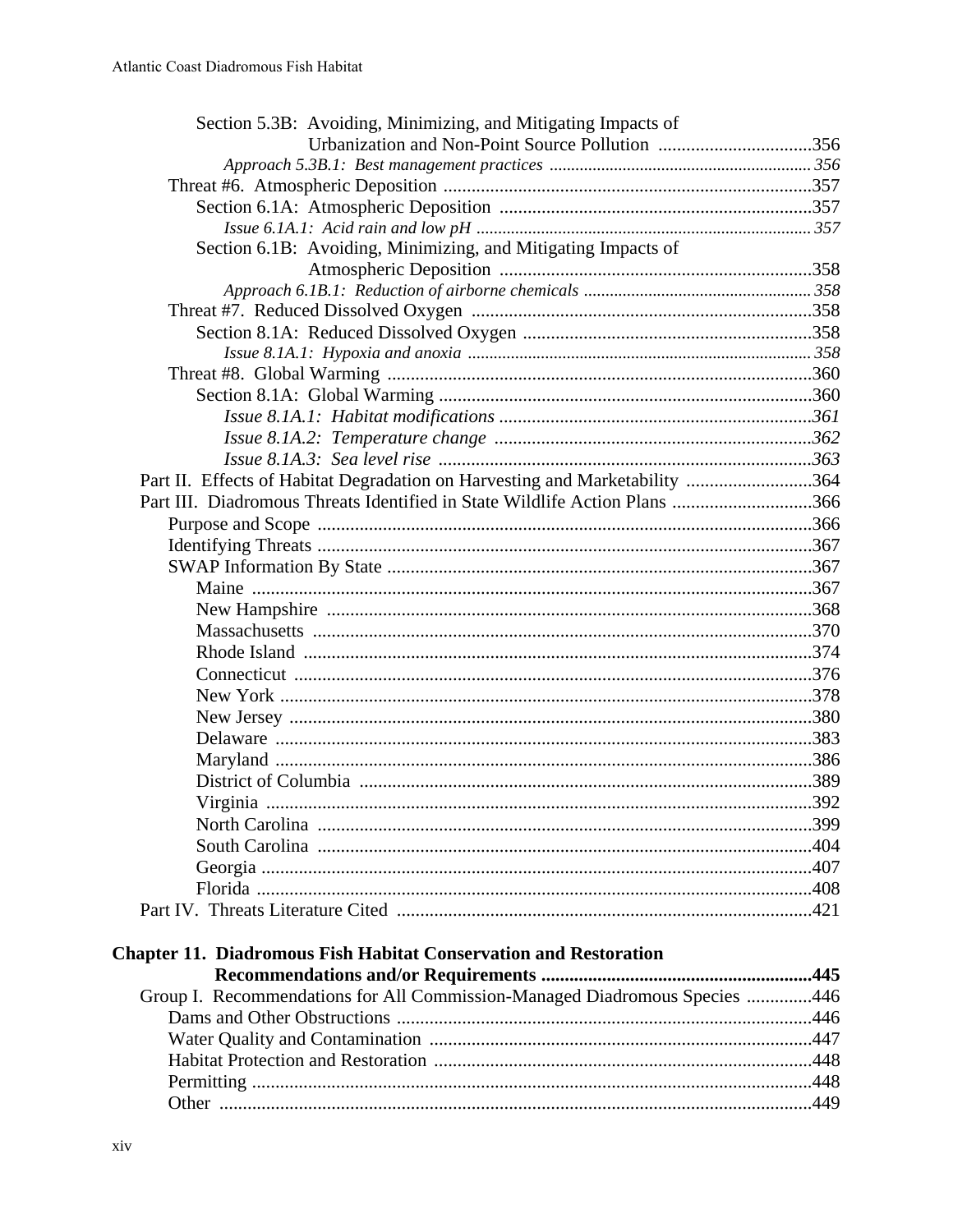| Chapter 12. Future Habitat Research Information Needs for Diadromous Species 457 |       |
|----------------------------------------------------------------------------------|-------|
| Group I. Research Needs for All Commission-Managed Diadromous Species 458        |       |
|                                                                                  |       |
|                                                                                  |       |
|                                                                                  |       |
|                                                                                  |       |
|                                                                                  |       |
|                                                                                  |       |
|                                                                                  |       |
|                                                                                  |       |
|                                                                                  |       |
|                                                                                  |       |
|                                                                                  |       |
|                                                                                  |       |
|                                                                                  | . 460 |
|                                                                                  |       |
|                                                                                  |       |
|                                                                                  |       |
|                                                                                  |       |
|                                                                                  |       |
|                                                                                  |       |
|                                                                                  |       |
|                                                                                  |       |
|                                                                                  |       |
|                                                                                  |       |
|                                                                                  |       |
|                                                                                  |       |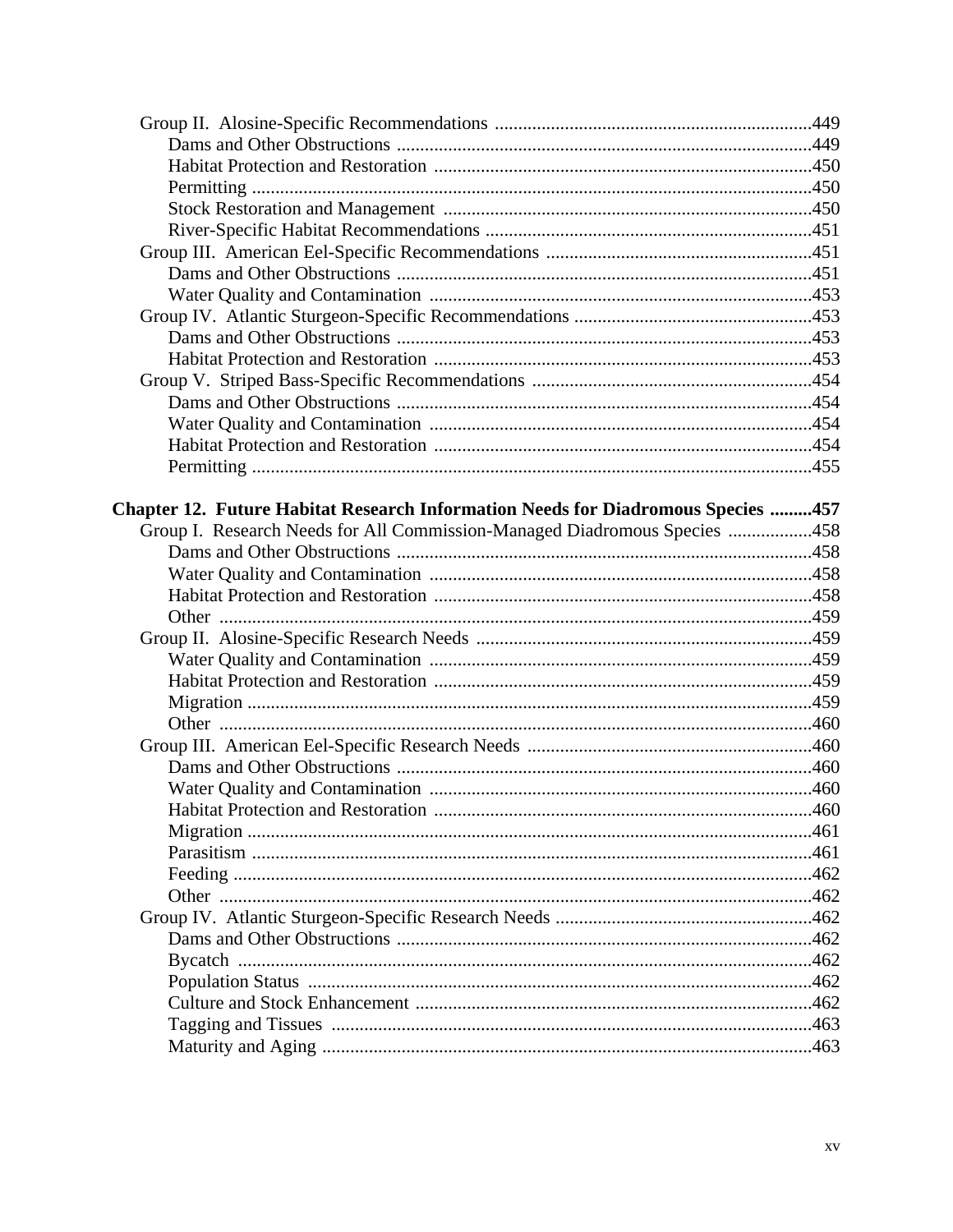## **LIST OF TABLES**

## *American shad tables*

| Table 2-1.                 | American shad temporal spawning trends along the Atlantic coast               |
|----------------------------|-------------------------------------------------------------------------------|
| Table 2-2.                 | Percentage of repeat spawners for American shad along the Atlantic            |
| Table 2-3.                 | American shad migration and spawning temperatures for the Atlantic            |
| Table 2-4.                 | American shad egg development time at various temperatures 20                 |
| Table 2-5.                 |                                                                               |
| Table 2-6.                 |                                                                               |
| Table 2-7.                 | Overwintering habitats for juvenile American shad along the Atlantic coast 26 |
| Table 2-8.                 | Temperature tolerances, preferences, and cues for juvenile American           |
| Table 2-9.                 | Significant environmental, temporal, and spatial factors affecting            |
| <b>Hickory shad tables</b> |                                                                               |
| Table 3-1.                 | Hickory shad spawning temperatures for locations along the Atlantic coast     |
| Table 3-2.                 | Significant environmental, temporal, and spatial factors affecting            |
| <b>Alewife tables</b>      |                                                                               |
| Table 4-1.                 | Reported spawning seasons for alewife along the Atlantic coast of North       |
| Table 4-2.                 | Percentage of repeat spawners for alewife along the Atlantic coast of North   |
| Table 4-3.                 | Alewife spawning temperatures for locations along the Atlantic coast of North |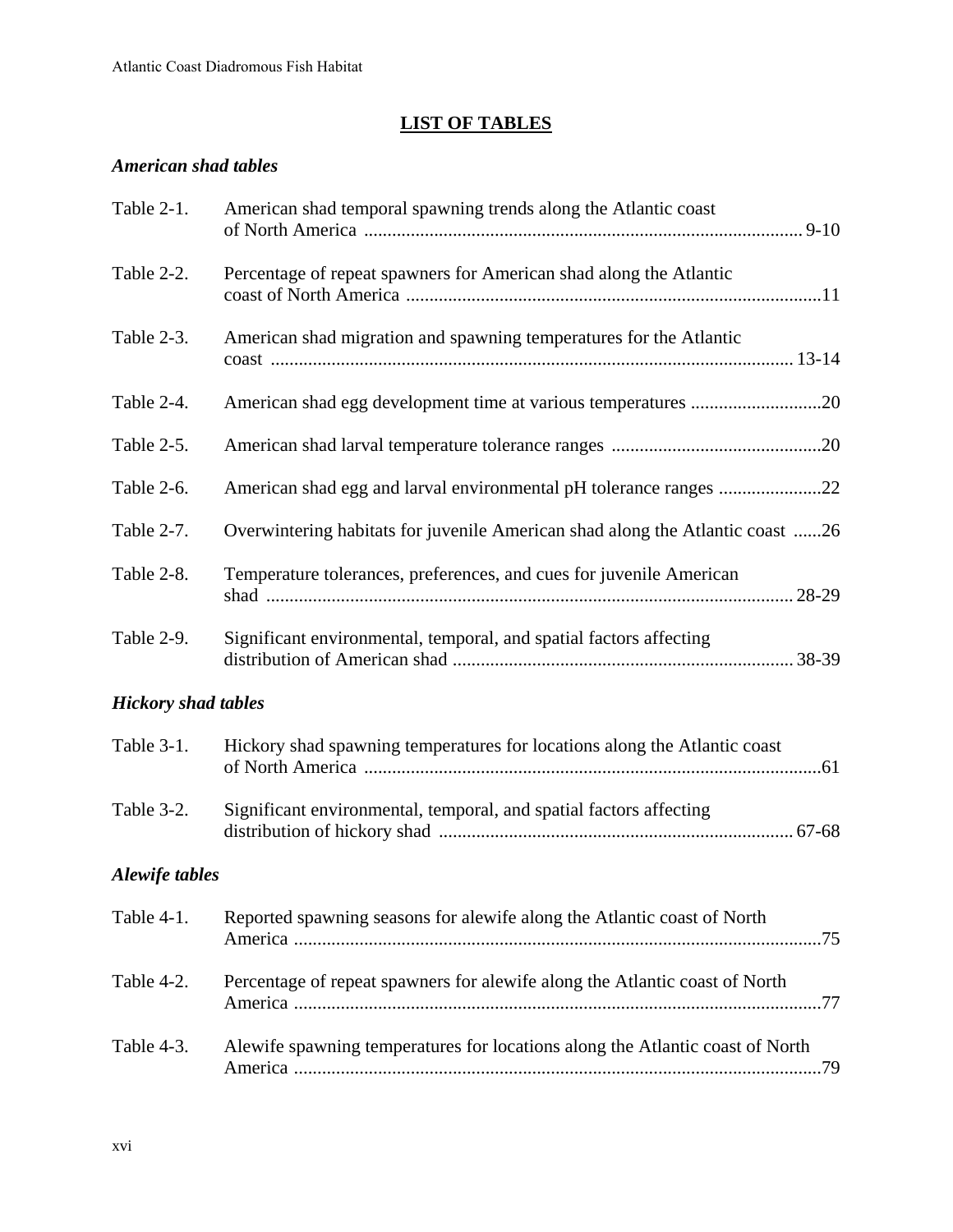| Table 4-4.                      | Juvenile alewife temperature tolerances/preferences along the Atlantic coast 87  |
|---------------------------------|----------------------------------------------------------------------------------|
| Table 4-5.                      | Significant environmental, temporal, and spatial factors affecting               |
| <b>Blueback herring tables</b>  |                                                                                  |
| Table 5-1.                      | Juvenile blueback herring water temperature associations  123-124                |
| Table 5-2.                      | Significant environmental, temporal, and spatial factors affecting               |
| American eel tables             |                                                                                  |
| Table 7-1.                      | Yellow-phase American eel home range estimates (adapted from                     |
| Table 7-2.                      | Significant environmental, temporal, and spatial factors affecting               |
| <b>Atlantic sturgeon tables</b> |                                                                                  |
| Table 8-1.                      | Age and size range of Atlantic sturgeon throughout their life cycle 197          |
| Table 8-2.                      | Spawning (and post-spawn) substrate type for Atlantic sturgeon along the         |
| Table 8-3.                      | Spawning (and non-spawn) depth ranges for Atlantic sturgeon along the            |
| Table 8-4.                      | Spawning and migration temperatures for Atlantic sturgeon along the              |
| Table 8-5.                      | Salinity tolerance ranges for young juvenile Atlantic sturgeon along the<br>.229 |
| Table 8-6.                      | Depth ranges for young juvenile Atlantic sturgeon along the Atlantic<br>.230     |
| Table 8-7.                      | Summer temperature ranges for juvenile Atlantic sturgeon along the               |
| Table 8-8.                      | Significant environmental, temporal, and spatial factors affecting               |